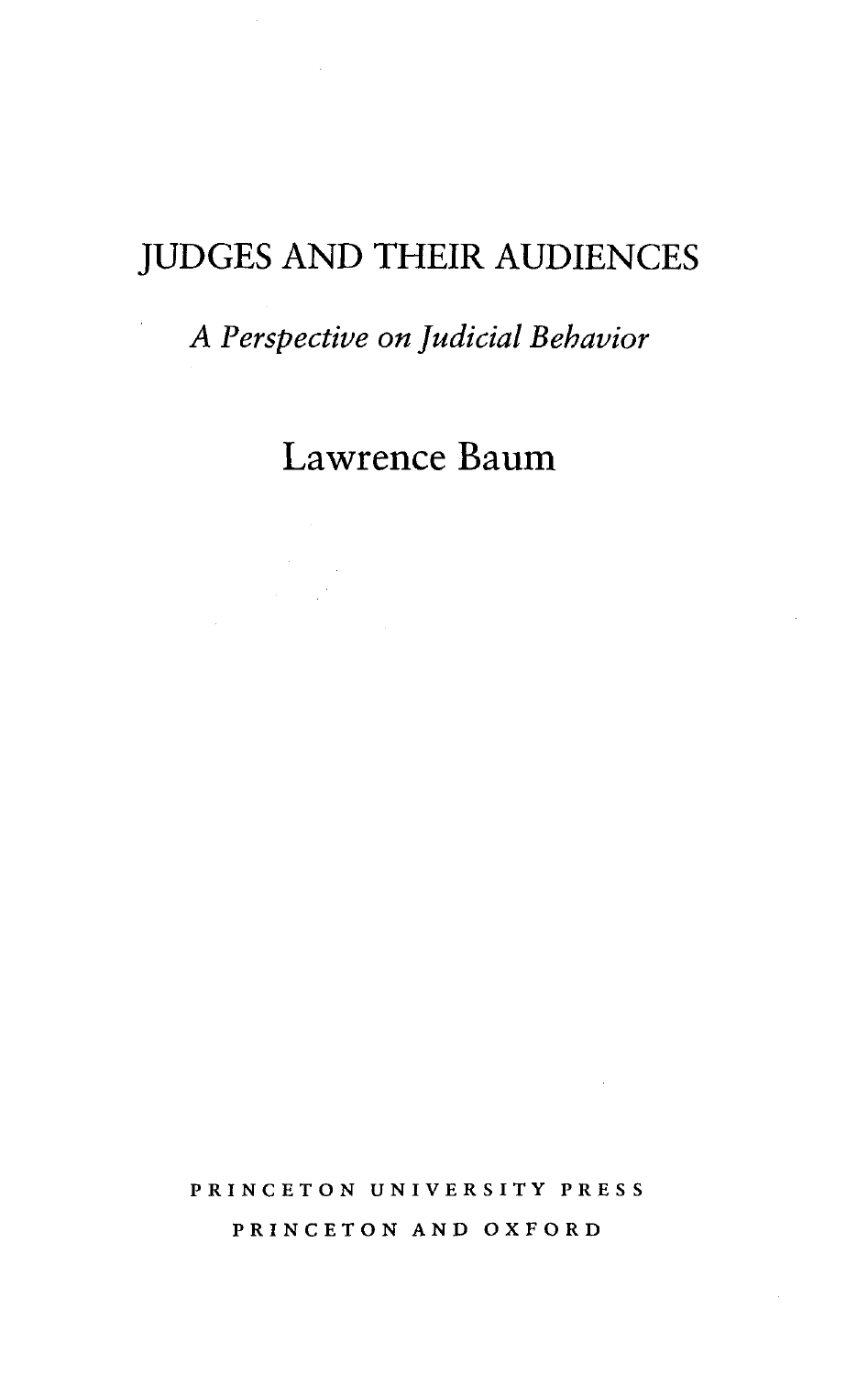## *CONTENTS*

| List of Tables                                                  | ix       |
|-----------------------------------------------------------------|----------|
| Preface                                                         | xi       |
| Acknowledgments                                                 | xiii     |
| Chapter 1                                                       |          |
| Thinking about Judicial Behavior<br>Models of Judicial Behavior | 1<br>5   |
| Shared Assumptions: The Judge as Mr. Spock                      | 9        |
| Limitations of the Dominant Models<br>Audience as a Perspective | 19<br>21 |
| CHAPTER <sub>2</sub>                                            |          |
| <b>Judging as Self-Presentation</b>                             | 25       |
| People and Their Audiences                                      | 25       |
| Judicial Self-Presentation: A First Look                        | 32       |
| Audiences and Judicial Behavior                                 | 43       |
| CHAPTER 3                                                       |          |
| Court Colleagues, the Public,                                   |          |
| and the Other Branches of Government                            | 50       |
| <b>Court Colleagues</b>                                         | 50       |
| The General Public                                              | 60       |
| The Other Branches                                              | 72       |
| Conclusions                                                     | 85       |
| Chapter 4                                                       |          |
| Social and Professional Groups                                  | 88       |
| Social Groups                                                   | 88       |
| Professional Groups: Lawyers and Judges                         | 97       |
| Conclusions                                                     | 116      |
| CHAPTER 5                                                       |          |
| Policy Groups, the News Media,                                  |          |
| and the Greenhouse Effect                                       | 118      |
| <b>Policy Groups</b>                                            | 118      |
| The News Media                                                  | 135      |
| A Greenhouse Effect?                                            | 139      |
| Conclusions                                                     | 155      |